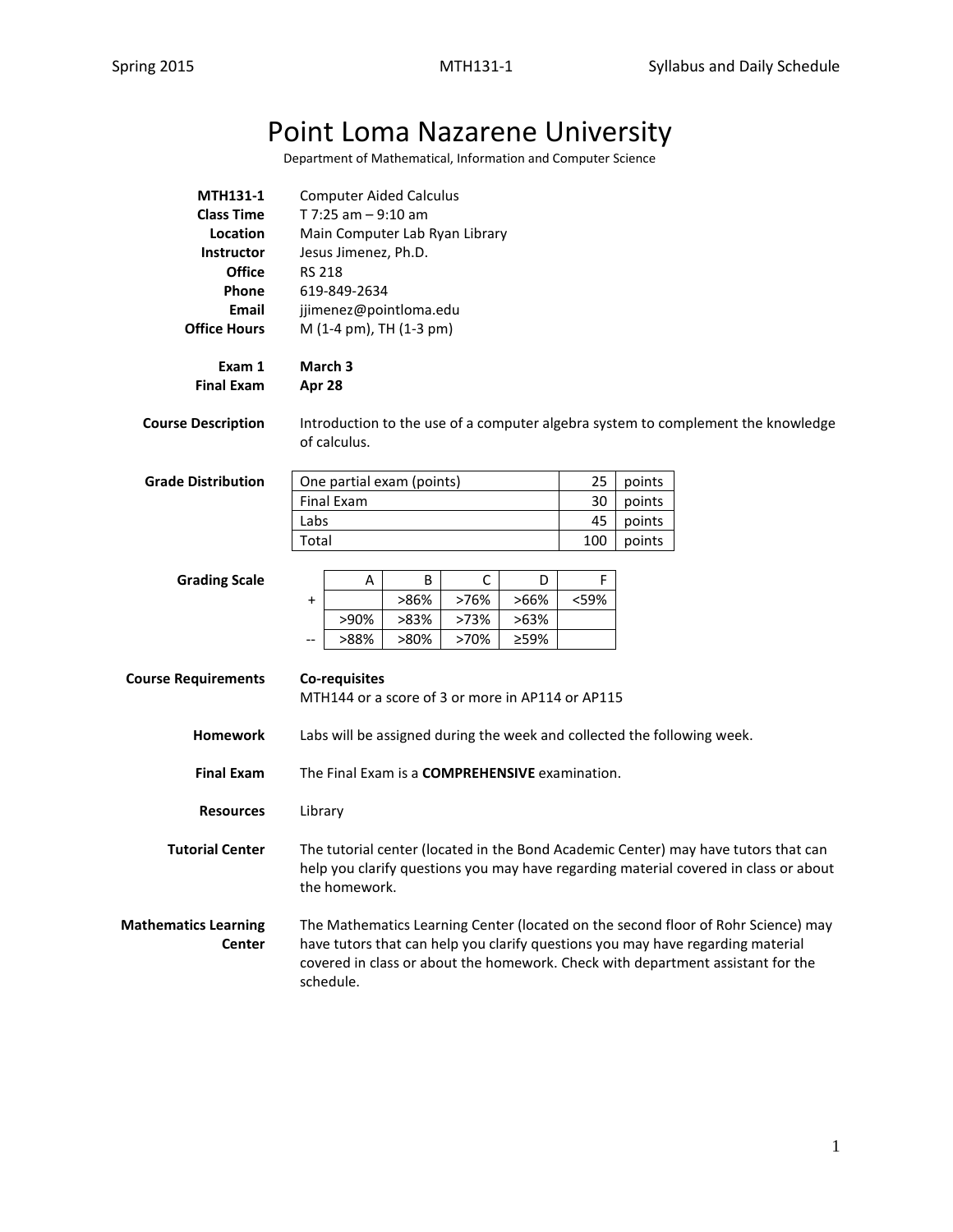# **ATTENDANCE**

Attendance is expected at each class section. In the event of an absence you are responsible for the material covered in class and the assignments given that day. See the Point Loma Nazarene University Catalog for a statement of the university's policy with respect to attendance. Remember that missing more than one and a half week's worth of classes can result in a failing grade.

# **CLASS ENROLLMENT**

It is the student's responsibility to maintain his/her class schedule. Should the need arise to drop this course (personal emergencies, poor performance, etc.), the student has the responsibility to follow through (provided the drop date meets the stated calendar deadline established by the university), not the instructor. Simply ceasing to attend this course or failing to follow through to arrange for a change of registration (drop/add) may easily result in a grade of F on the official transcript.

### **ACADEMIC ACCOMADATIONS**

While all students are expected to meet the minimum academic standards for completion of this course as established by the instructor, students with disabilities may require academic accommodations. At Point Loma Nazarene University, students requesting academic accommodations must file documentation with the Disability Resource Center (DRC), located in the Bond Academic Center. Once the student files documentation, the Disability Resource Center will contact the student's instructors and provide written recommendations for reasonable and appropriate accommodations to meet the individual needs of the student. This policy assists the University in its commitment to full compliance with Section 504 of the Rehabilitation Act of 1973, the Americans with Disabilities (ADA) Act of 1990, and ADA Amendments Act of 2008, all of which prohibit discrimination against students with disabilities and guarantees all qualified students equal access to and benefits of PLNU programs and activities.

Students with learning disabilities who may need accommodations should discuss options with the instructor during the first two weeks of class.

#### **ACADEMIC HONESTY**

The Point Loma Nazarene University community holds the highest standards of honesty and integrity in all aspects of university life. Academic honesty and integrity are strong values among faculty and students alike. Any violation of the university's commitment is a serious affront to the very nature of Point Loma's mission and purpose. Academic dishonesty is the act of presenting information, ideas, and/or concepts as one's own when in reality they are the results of another person's creativity and effort. Such acts include plagiarism, copying of class assignments, and copying or other fraudulent behavior on examinations.

A student who is caught cheating on any item of work will receive a zero on that item and may receive an "F" for the semester. See the PLNU Catalog for a further explanation of the PLNU procedures for academic dishonesty.

#### **FINAL EXAM: DATE AND TIME**

The final exam date and time is set by the university at the beginning of the semester and may not be changed by the instructor. Only in the case that a student is required to take three exams during the same day of finals week is an instructor authorized to change the exam date and time for that particular student.

#### **CLASS LEARNING OUTCOMES**

Students will be comfortable using technology to solve problems.